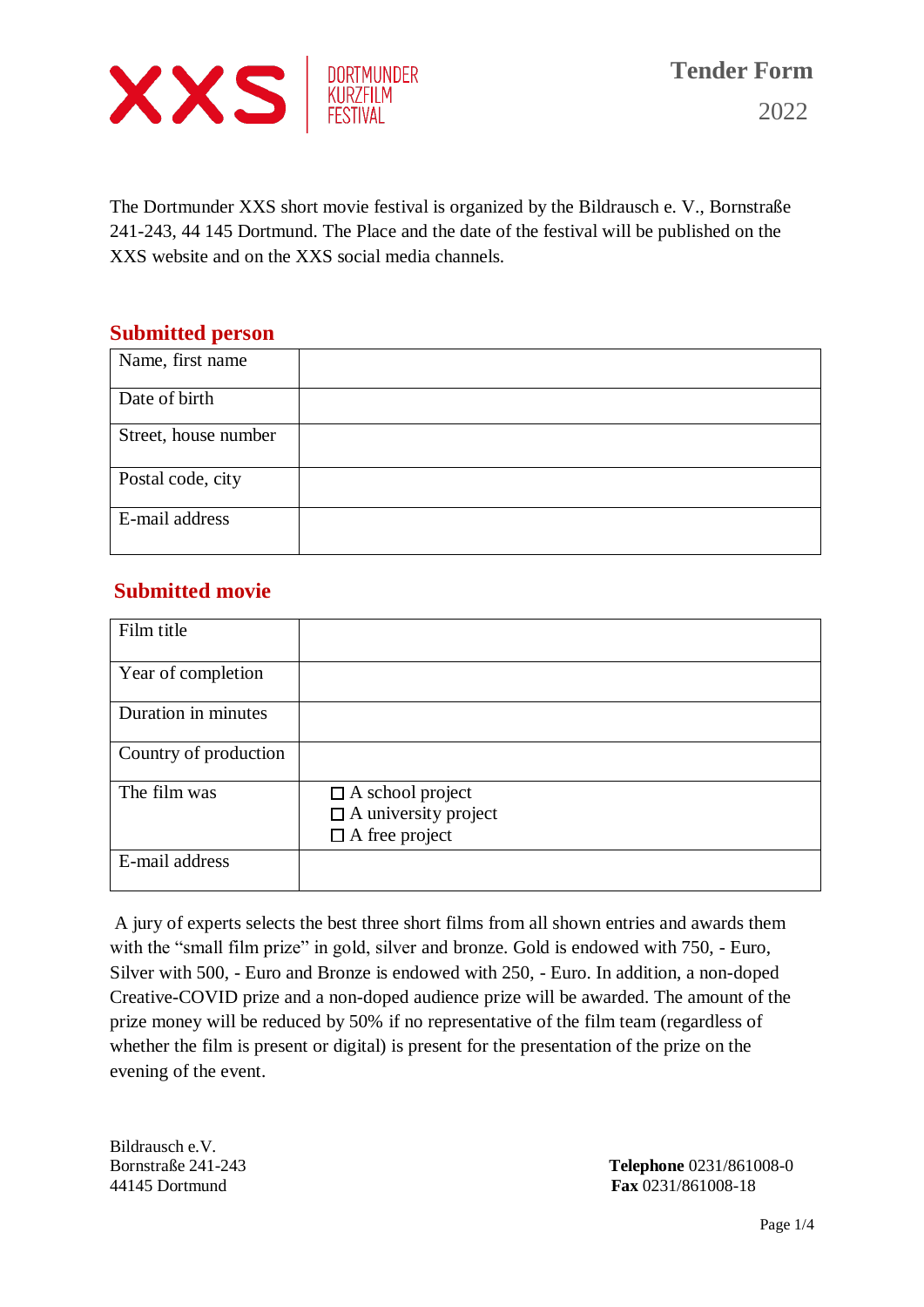

## **Conditions of participation**

• Admitted are students, young filmmakers and amateur filmmakers. Only the producer and the director of the film, or accordingly their representatives (e.g., camera man, head of production etc.) are entitled to submit.

• In case of winning the trophy, the money will be transferred to the director or his representative (provided that the authorization to represent is proven). If the director or the producer or their representative are unable to attend the event, regardless of a physical or digital appearance, the full prize money will not be paid. Only 50% of the prize money will be transferred to the prise winner's bank account.

The film must be a scenic-fictional production with a similar character, it should not exceed a maximum playing length of 20 minutes and be a production starting from 01/2021. The film has to be in English or German, and if not, it has to have an English or German subtitle and meet the requirements of FSK 12 (PG-12). Music videos are also allowed!

The 10 nominated film teams or their representatives will be informed about the result of the call for entries on time.

The submitter of the film discharges the organizers of the XXS from claims by third parties that may arise from the showing of the film. The submitter confirms that they possess copyright, right of use and patent rights. They also have to add a list of the music used in the film with all common data.

Bildrausch e.V.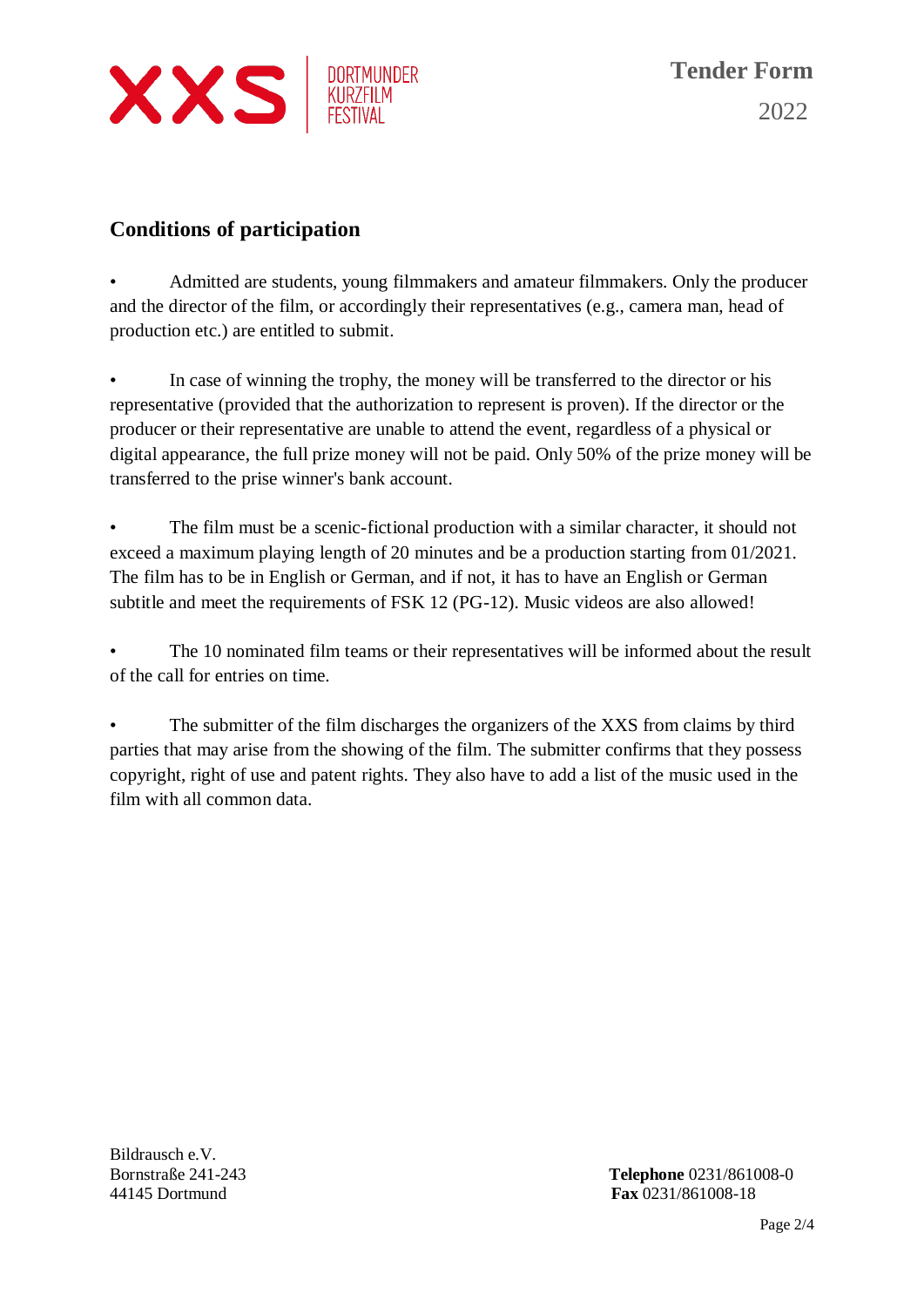

### **Disclaimer**

I am aware that if, in the event of a win, the account details are not sent to the e-mail: [einreichung@xxs-festival.de](mailto:einreichung@xxs-festival.de) up to and including 4 weeks after the event, the XXS team will not be liable for the non-transfer of the prize money.

• I hereby authorise the public performance as well as the performance on the Internet as part of the XXS Dortmund Short Film Festival 2022.

I declare to possess the granted rights to the work, or accordingly be authorized by the originators and beneficiaries who assisted in the film or whose works are represented in the film, to be able to administrate all rights of the submitted film and assign them to thirds. I will answer for these rights in the face of the festival. In case third's rights are harmed through the public demonstration of my contribution, I discharge the hosts of the festival of all claims. I will take over possible indemnification claims which are held against the host.

I also agree that parts of my work may under circumstances be used for television broadcast/registration of the festival and for festival reports in general.

• By signing, I accept the conditions of participation and release from liability.

\_\_\_\_\_\_\_\_\_\_\_\_\_\_\_\_\_\_\_\_\_\_\_\_\_\_\_\_\_ \_\_\_\_\_\_\_\_\_\_\_\_\_\_\_\_\_\_\_\_\_\_\_\_\_\_\_\_\_

Place, Date Signature Signature

Bildrausch e.V.